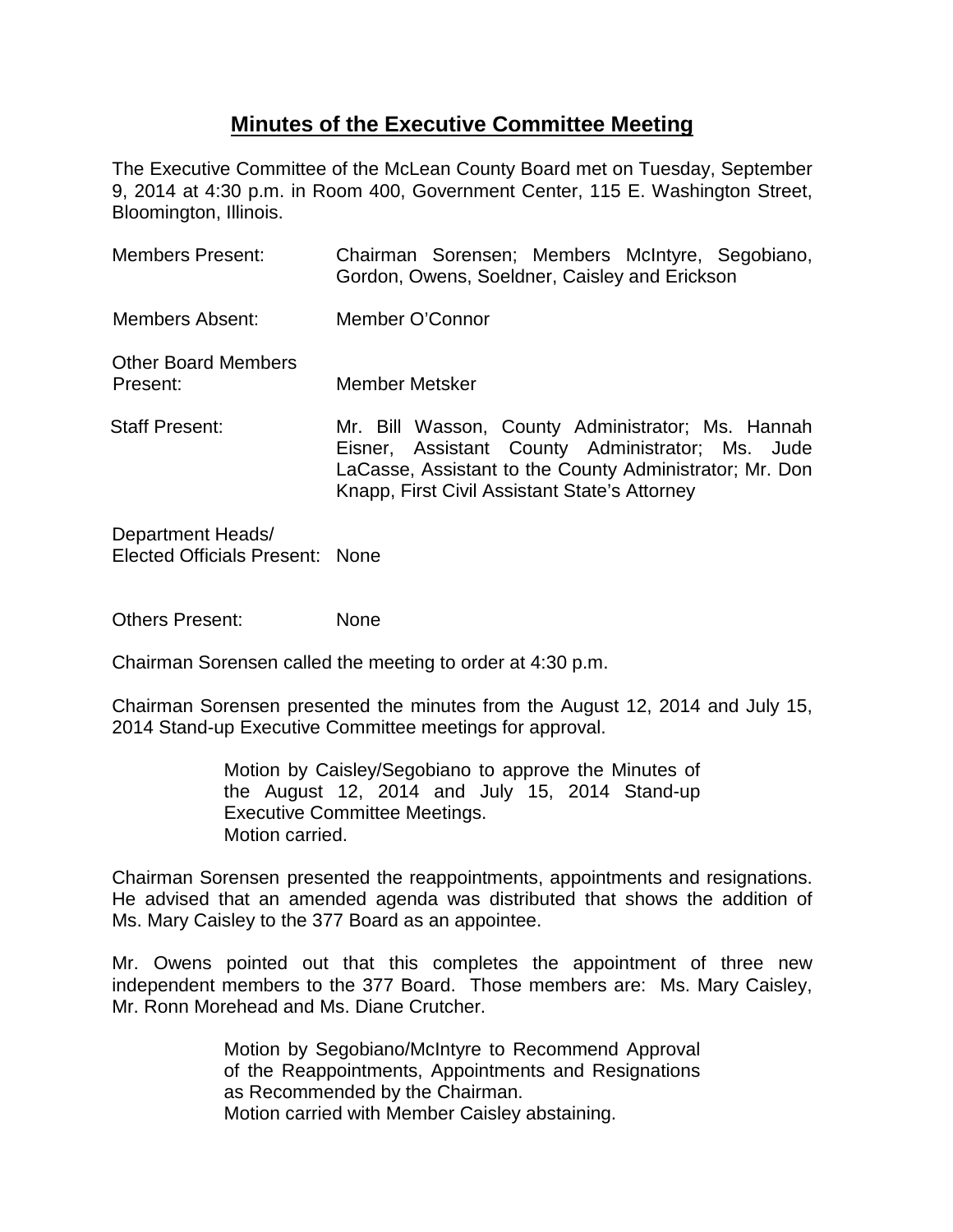Minutes of the Executive Committee September 9, 2014 Page **2** of **9**

Chairman Sorensen presented a request for approval of Critical Personnel Hiring Requests – County Administrator's Office.

Ms. Eisner reviewed the Critical Personnel Hiring Requests, as follows:

## **JUSTICE COMMITTEE**

### **Sheriff**

1) Request to fill 1.0 FTE Deputy Patrol Officer

The Sheriff's has one vacant Deputy Patrol Officer Positions. The vacancy is the result of a resignation. The Sheriff cannot meet minimum staffing for all shifts with the current number of deputies and must require deputies to work overtime to fill any gaps. The Sheriff must have all positions filled to meet minimum staffing for all shifts. This position must be filled to insure public safety.

2) Request to fill 1.0 FTE Correctional Officer Position

The Sheriff has one vacant Correctional Officer position due to a resignation. The Sheriff's budget includes funds for 48 FTE correctional officers. There were 47 correctional officers on staff prior to this vacancy and this opening reduces the staffing to 46. The jail must have 48 correctional officers to maintain minimum staffing for all shifts. This position must be filled to maintain jail security.

### Public Defender's Office

1) Request to fill 1.0 FTE Legal Assistant I

The recent termination of a Legal Assistant I staff member has left a vacated 1.0 FTE in the Public Defender's Office. The vacated position primarily assists two attorneys in the Felony Division.

Current personnel cannot redistribute or assume these duties due to current caseloads. Past reductions of two 1.0 FTE Legal Assistant I and one 0.43 FTE Clerical Assistant remain vacant. This most recent vacated position has taken on a portion of the redistributed workload of these FTE reductions/vacancies.

### **Circuit Court**

1) Request to fill 1.0 FTE Judicial Secretary

The McLean County Circuit Court has a vacant Circuit Court Secretary position. The Circuit Court currently has 10.0 FTE judicial secretaries who serve the 13 judges and one part-time hearing officer. The Circuit Court Secretary position is responsible for data entry in the case management system, coordinating scheduling for the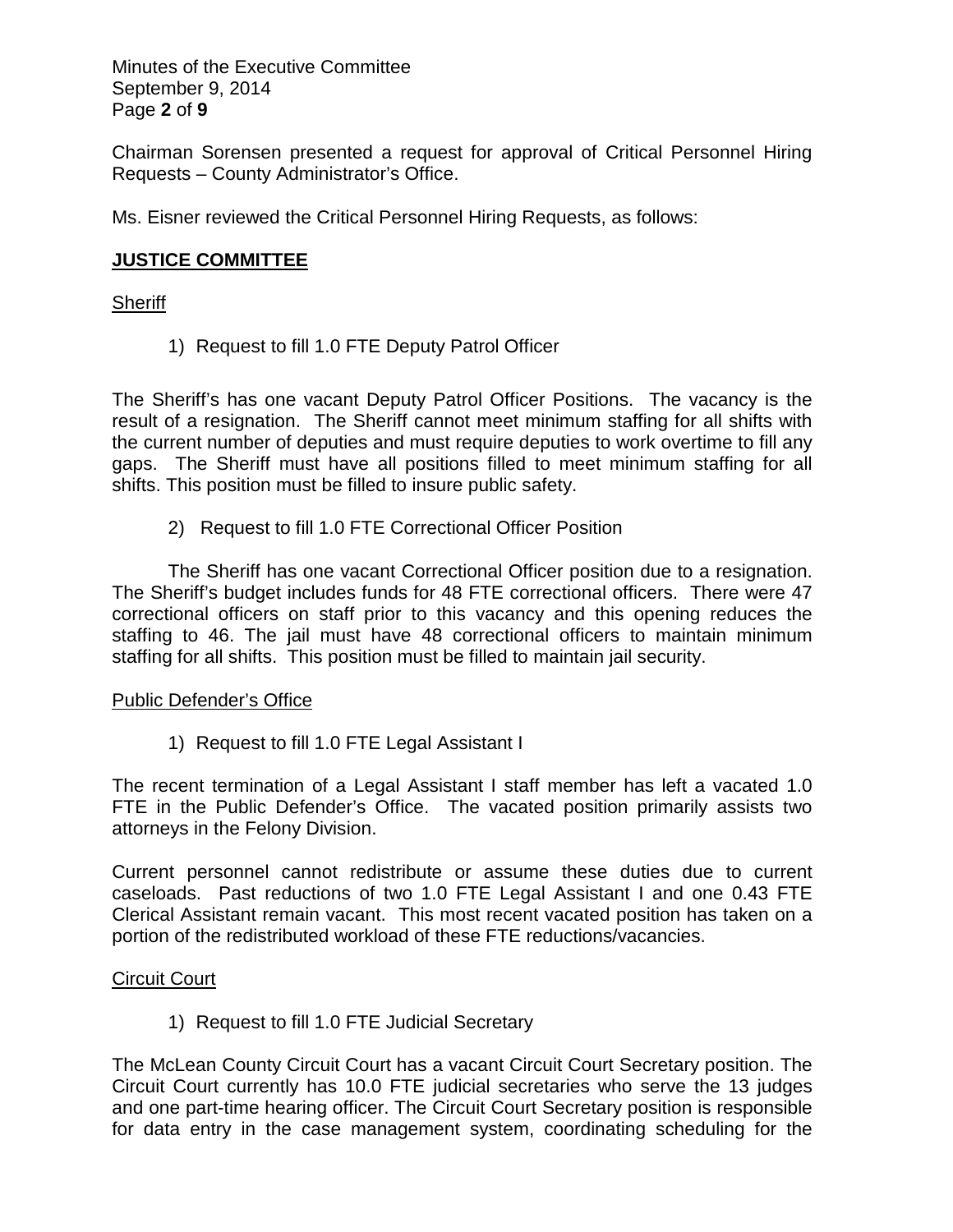Minutes of the Executive Committee September 9, 2014 Page **3** of **9**

judge, preparing orders and other legal memoranda, coordinating jury calendars with the other justice system offices, and providing information to the public and attorneys via phone, email and in person. Circuit Court secretaries are also tasked with assisting with the oversight of the judicial libraries, department budget, marriages and other administrative tasks. Current personnel cannot redistribute or assume these duties due to current staffing and caseloads of the Court.

## **FINANCE COMMITTEE**

### Health Department

1) Request to fill 1.0 FTE Animal Control Manager

There is a vacant Animal Control Manager position in the Health Department. There are currently 1.08 FTE Animal Control Manager positions authorized for the office. The vacant position is 1 FTE. The remaining .08 FTE is an individual who comes in on the weekends to check on and feed the animals. The manager operates under general supervision of the Animal Control Director and acts on the Director's behalf when she is absent. More specifically, the manager is primarily responsible for maintaining the animal control facility which includes cleaning, equipment maintenance and stocking supplies, managing the rabies prevention services, and conducting bite investigation. The manager also performs warden services as needed and responds to freedom of information requests. The duties of this position cannot be redistributed to other staff members and it must be filled to maintain the level of service necessary to operate an animal control program that meets the health and safety needs of the County. There is an additional reason to maintain this position. The hours, which are currently, Monday through Friday, 8:30 to 4:30 can be adjusted to allow for either weekend or evening hours at the shelter. This would allow the Animal Control Program to respond to the request for extended hours.

### Nursing Home

1) The following positions were vacated and refilled pursuant to the patient care exemption: 2 FTE Certified Nursing Assistants, 1 FTE Building Maintenance Worker and 2 FTE Food Services Assistants.

Mr. Segobiano stated that he asked the Chairman of the Finance Committee for clarification of Animal Control coming to the Administrator's Office. He noted that he was informed that Animal Control will come to the Administrator's Office with the adoption of the new budget. Ms. Eisner advised that Mr. Howe has no objections to hiring this position and instituting the flex hours now.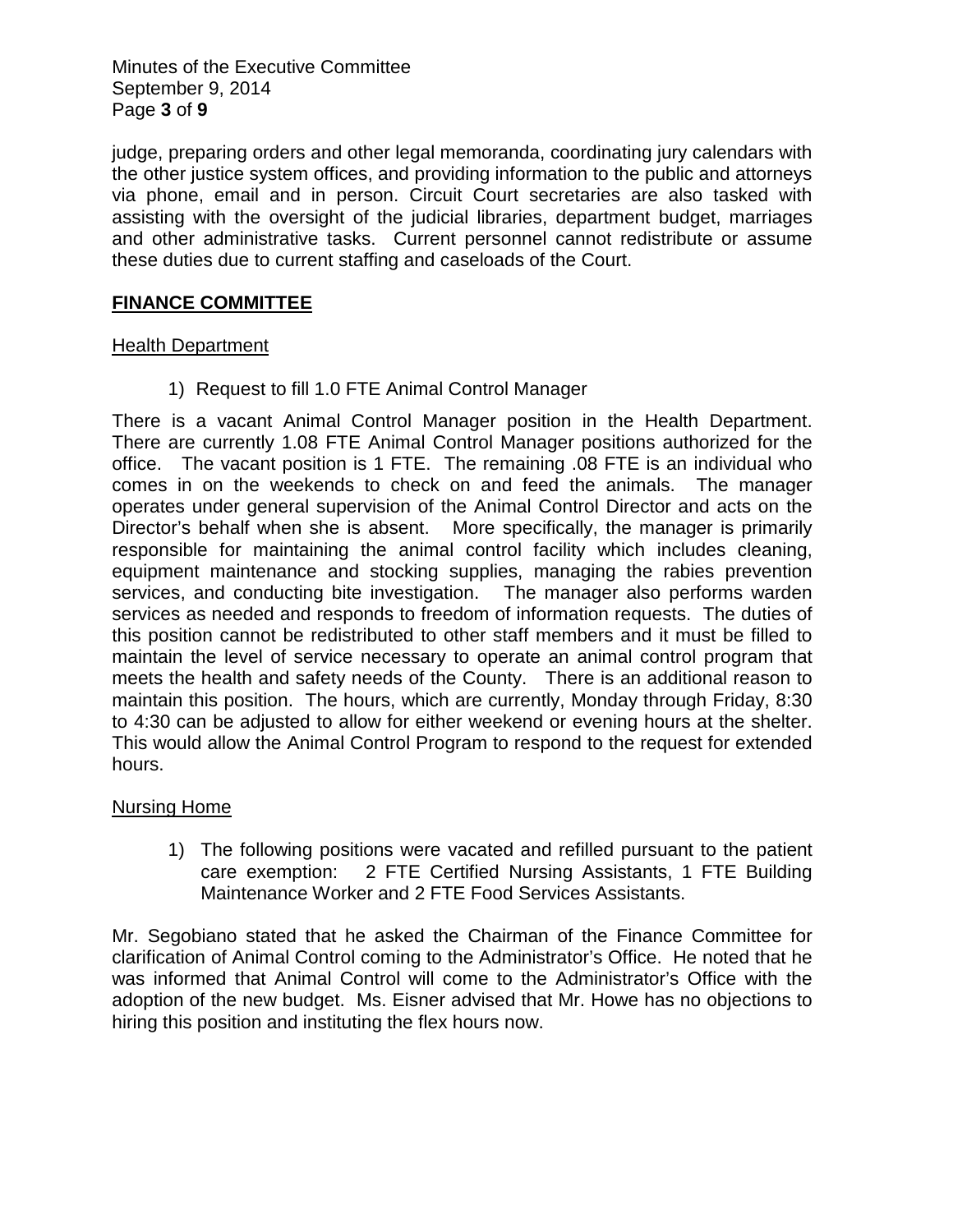Minutes of the Executive Committee September 9, 2014 Page **4** of **9**

> Motion by Owens/Soeldner to Recommend Approval of Critical Personnel Hiring Requests – County Administrator's Office. Motion carried.

Mr. Ben Owens, Chairman, Finance Committee**,** presented a request for approval of an Ordinance of the McLean County Board Amending the 2014 Combined Appropriation and Budget Ordinance for Fund 0112 (Community Outreach Program) – Health Department.

> Motion by Owens/Segobiano to Recommend Approval of an Ordinance of the McLean County Board Amending the 2014 Combined Appropriation and Budget Ordinance for Fund 0112 (Community Outreach Program) – Health Department. Motion carried.

Ms. Eisner advised that the request for approval of a Resolution Amending the Funded Full-Time Position Resolution for 2014, Tort Judgment Fund 0135, Department 0077, Program 0073 was taken off the agenda at the September 3<sup>rd</sup> Finance Committee meeting.

Chairman Sorensen asked if there were any questions or comments. Hearing none, he thanked Mr. Owens.

Mr. George Gordon, Chairman, Land Use and Development Committee, presented a request for approval of a "Proclamation of October as Community Planning month in McLean County Illinois" in conjunction with the celebration of National Community Planning Month.

> Motion by Gordon/Caisley to Recommend Approval of a "Proclamation of October as Community Planning Month in McLean County Illinois" in conjunction with the celebration of National Community Planning Month. Motion carried.

Chairman Sorensen asked if there were any questions or comments. Hearing none, he thanked Mr. Erickson.

Mr. Jim Soeldner, Chairman, Transportation Committee advised that the Transportation Committee brings no items for action to the Executive Committee.

Chairman Sorensen asked if there were any questions or comments. Hearing none, he thanked Mr. Soeldner.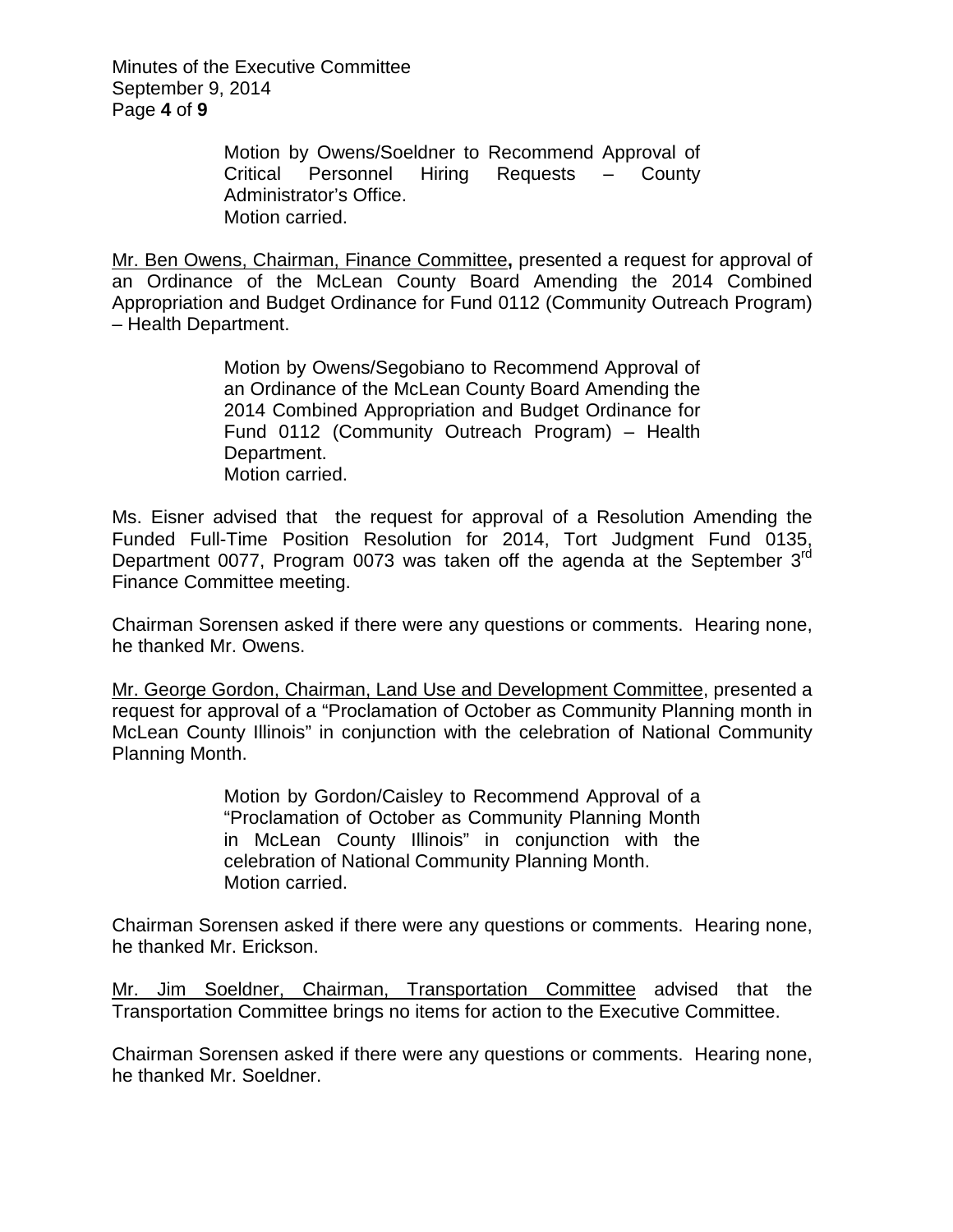Minutes of the Executive Committee September 9, 2014 Page **5** of **9**

Mr. Paul Segobiano, Chairman, Property Committee, advised that the Property Committee brings no items for action to the Executive Committee.

Chairman Sorensen asked if there were any questions or comments. Hearing none, he thanked Mr. Segobiano.

Mr. Bill Caisley, Chairman, Justice Committee, presented a request for approval of an Emergency Appropriation Ordinance Amending the McLean County Fiscal Year 2014 Combined Annual Appropriation and Budget Ordinance (McLean County Funeral Directors Association Grant) – Coroner's Office.

> Motion by Caisley/Soeldner to Recommend Approval of for approval of an Emergency Appropriation Ordinance Amending the McLean County Fiscal Year 2014 Combined Annual Appropriation and Budget Ordinance (McLean County Funeral Directors Association Grant) – Coroner's Office. Motion carried.

Mr. Caisley presented a request for approval of an Interlocal Agreement between the City of Bloomington, Town of Normal and the County of McLean for the 2014 Byrne Justice Assistance Grant (JAG) Program Award – Sheriff's Department.

> Motion by Caisley/McIntyre to Recommend Approval of an Interlocal Agreement between the City of Bloomington, town of Normal and County of McLean for the 2013 Byrne Justice Assistance Grant (JAG) Program Award – Sheriff's Department. Motion carried.

Mr. Caisley presented a request for approval of a Special Services Agreement between McLean County Sheriff's Department and Illinois State University for extra patrols at ISU during ISU football games – Sheriff's Department.

> Motion by Caisley/Segobiano to Recommend Approval for a Special Services Agreement between McLean County Sheriff's Department and Illinois State University for extra Patrols at ISU during ISU football games – Sheriff's Department. Motion carried.

Mr. Caisley presented a request for approval of an Emergency Appropriation Ordinance Amending the McLean County Fiscal Year 2014 Combined Annual Appropriation and Budget Ordinance, Fund 0001 General Fund, Court Services Department 0022-0093 (SAMHSA Funding) – Court Services.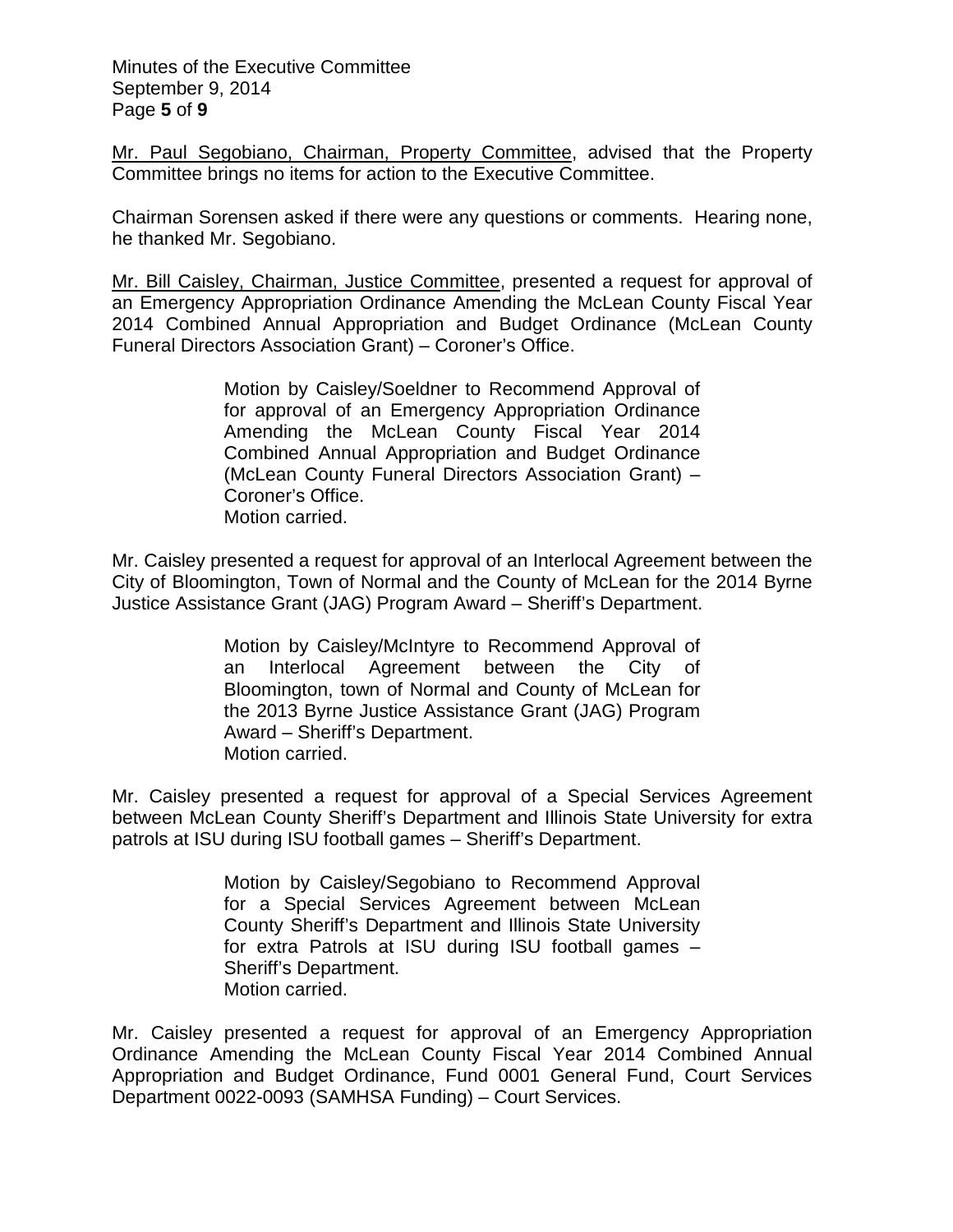Minutes of the Executive Committee September 9, 2014 Page **6** of **9**

> Motion by Caisley/Gordon to Recommend Approval of an Emergency Appropriation Ordinance Amending the McLean County Fiscal Year 2014 Combined Annual Appropriation and Budget Ordinance, Fund 0001 General Fund, Court Services Department 0022-0093 (SAMHSA Funding) – Court Services. Motion carried.

Chairman Sorensen advised that the County was notified that the State Supreme Court found some extra dollars in their FY'2012-2013 budget for Probation Officers and they identified additional dollars in FY'2013-2014 for Probation Officers. He asked Mr. Wasson what those figures are. Mr. Wasson replied that several hundred thousand dollars, or approximately 80% of what is due, will be received.

Chairman Sorensen indicated that Metro Counties, an organization of which McLean County is a member, has been actively working on this issue for five to seven years and has had some success over the last couple of years in getting the State Supreme Court and the Legislature to maintain funding at its current level, and this year the state added significantly more money. He gave credit to Metro Counties for their efforts.

Mr. Caisley pointed out that the state should be doing so, because every time someone is sent to the penitentiary it costs the state a minimum of \$25,000 per year to house them in the Department of Corrections. The state gets a tremendous boost every time a judge sentences someone to probation.

Mr. Gordon asked how the state discovered money from several years ago. Mr. Wasson replied that the Administrative Office of the Illinois Courts made a determination, with the support of the Chief Justice, that they were strongly in support of more adequately funding Probation Services, which is why they have allocated a substantial increase of their overall budget for these purposes. Chairman Sorensen noted that two years ago the Legislature gave the Administrative Office of the Illinois Courts an increase in money with the intention that that money would go to Probation, but it did not. He indicated that they are now channeling that money back.

Chairman Sorensen asked if there were any additional questions or comments. Hearing none, he thanked Mr. Caisley.

Mr. Segobiano noted that Judge Robb recently announced her retirement at the end of the year and he recommended that appropriate acknowledgement be made to her for her service to McLean County.

Chairman Sorensen advised that we are coming into the budget cycle. He noted that next month the Executive Committee will review the budgets that are under the oversight of the Executive Committee, which he believes can be done in one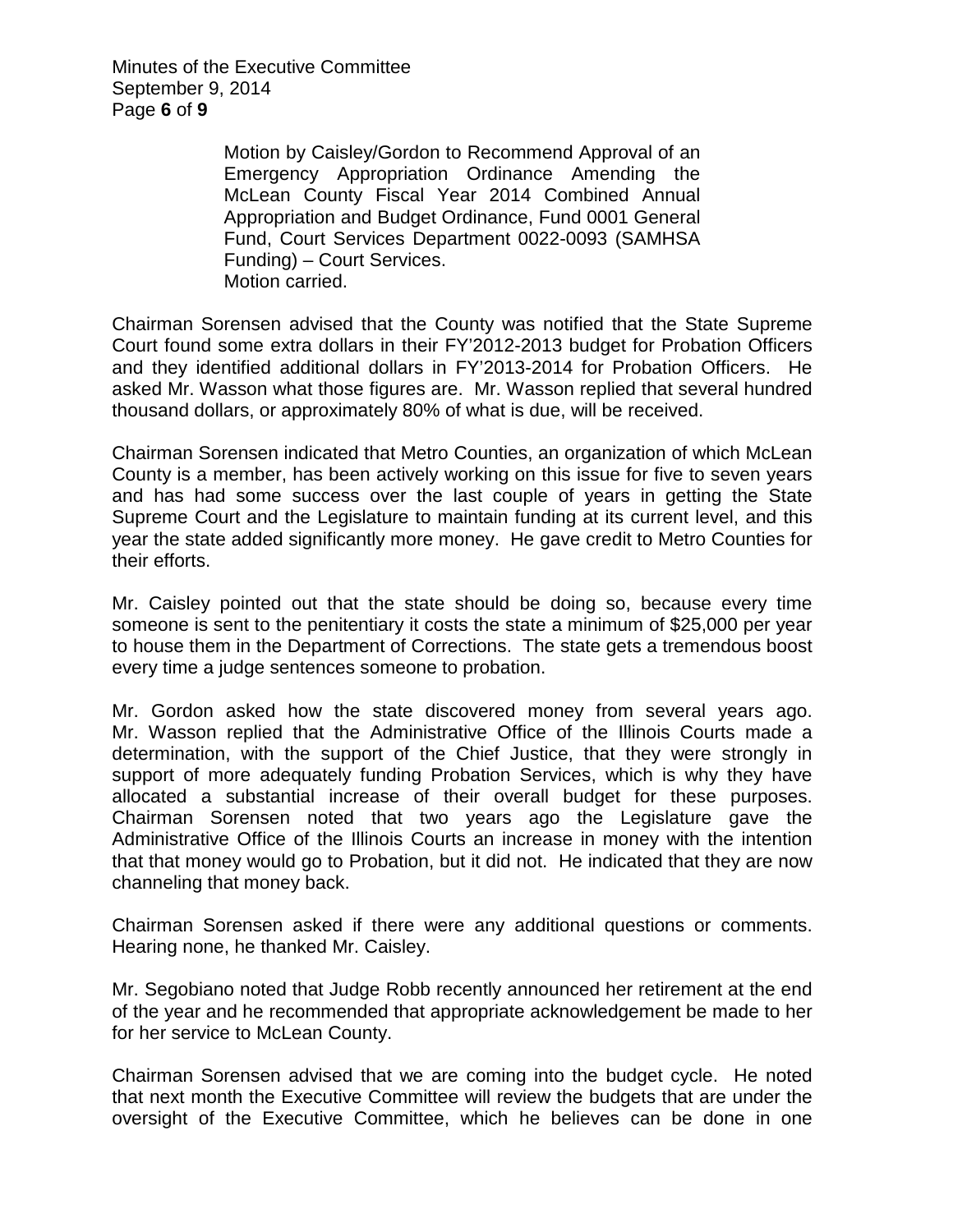Minutes of the Executive Committee September 9, 2014 Page **7** of **9**

meeting. Chairman Sorensen stated that the November cycle will also be a little longer as that is when the Committee Chairs will report their oversight budgets.

Chairman Sorensen indicated that, as allowed under the County Board Rules, a number of requests have been received to address the full County Board regarding a zoning case for a medical marijuana growing facility that just passed the ZBA. He advised that our rules specify that the Chairman may act to avoid redundancy and to maintain decorum. The rules also say it may be appropriate for the Board Chairman to deny requests to speak if a public hearing has been conducted in accordance with the law in regards to a case. Chairman Sorensen stated that the ZBA had a public hearing on this matter and the Board members are admonished to make their decision based upon two things:

- 1. The testimony presented at a public hearing on both sides, and;
- 2. The seven Special Use Permit criteria standards.

Chairman Sorensen indicated that it is his inclination to deny the requests to address the Board directly. He asked the Committee members for their opinions.

Mr. Owens stated that he supports the Chairman's decision to follow the rules.

Mr. Segobiano indicated that he read an Illinois Municipal Review pamphlet on the topic which he copied for any members who wished a copy. He stated that he would hate to shut off debate regarding this issue when it would only take about ten minutes of public input.

Chairman Sorensen advised that he believes in fair process, but he is concerned about allowing direct testimony to be presented to the County Board without procedural safeguards of a public hearing. He stated that this is what the ZBA is for. Mr. Segobiano indicated that it is incumbent upon the ZBA to instruct and inform the people involved in this issue that this is "their day in court" and the rules of the County Board do not allow them to be redundant. Mr. Don Knapp, First Assistant State's Attorney, Civil Division, informed the Committee that there were six hours of comment and testimony over two nights. He further indicated that the community members were informed by Ms. Sally Rudolph that they would not be allowed to address the County Board because the application had already been the subject of a public hearing. Mr. Segobiano asked if this statement is part of the minutes. Mr. Knapp replied that it is.

Mr. Owens asked if the people requesting to speak also attended those hearings. Mr. Knapp replied that at least four individuals requesting to speak had an opportunity to speak at the public hearing. He noted that one of the people requesting to speak is the son of a man who spent the most time providing testimony at the hearing. Mr. Knapp added that he believes there may be seven individuals who have requested to speak.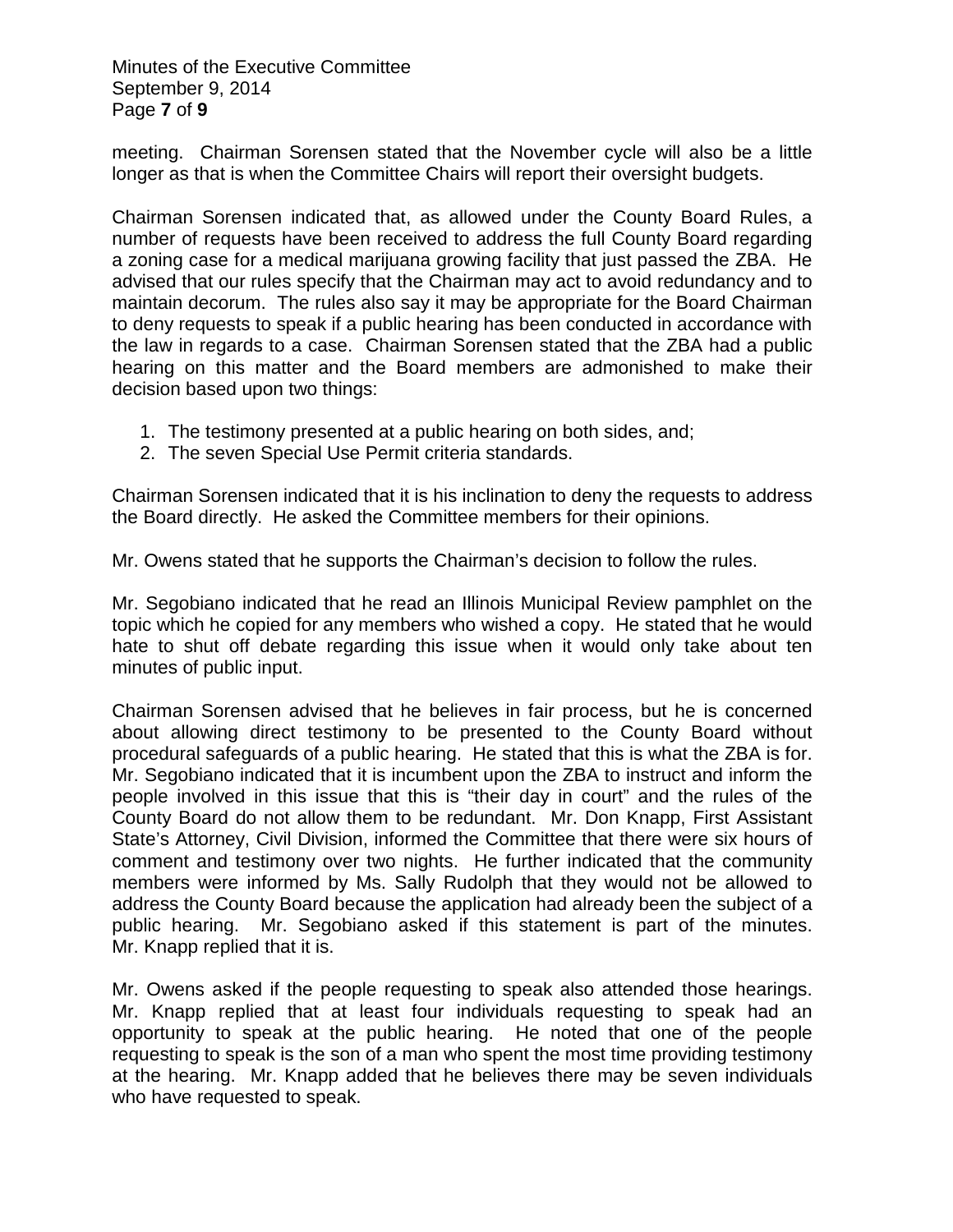Minutes of the Executive Committee September 9, 2014 Page **8** of **9**

Mr. McIntyre pointed out that Board members are admonished to base their decisions and recommendations on the Zoning Board criteria.

Mr. Segobiano asked what the rules are for someone who did not attend the Zoning Board hearings and asked if they have a right to appear before the Board. Chairman Sorensen replied that our rules are specific that if a public hearing was held on the topic that was appropriately communicated and publicized, that that was their "bite at the apple."

Mr. Caisley stated that he believes they should address their comments why they believe that the Zoning Board of Appeals made a mistake of law or that the decision of the Zoning Board of Appeals is contrary to the manifest weight of the evidence presented to the Zoning Board of Appeals. He recommended that the seven individuals be directed to organize themselves into three groups and to name a spokesman for each group.

Mr. Knapp questioned that if three groups of objectors come in and used up the 15 minute time frame and the Board ends up denying this permit, whether that would afford due process for the applicant. He stated that the applicant was allowed to cross examine the objectors and they were allowed to cross examine him at the hearing. He asked if the Board will give equal time to proponents as opponents, noting the ZBA rules allow for that process. Mr. Knapp cautioned the Committee about being placed in a situation where they are making a decision based on something outside of the record. In this case, practically, that determination will never be appealed or overturned because the applicant's chance to acquire his state license will be gone. Mr. Knapp reiterated that the Board risks whatever action they take being declared invalid if they allow additional comment on matters that have been fully vetted by the Zoning Board of Appeals.

Mr. Segobiano stated that the Zoning Board of Appeals is an appointed body by the County Board, and they had their public hearing. He asked when those objectors or proponents have the right to speak to their elected officials who are supposed to represent them, and when do they have a right to make an appeal to their elected officials. Mr. Knapp replied that that is a problem inherent in this type of organization. There is case law that specifically states that anybody can talk to their representative at any point about anything. Mr. Knapp indicated that there is nothing to prohibit them from going to their County Board member and asking them not to vote for this. However, that also subjects the Board to challenges of whatever their action is that was based on pre-determination or based on evidence outside of the record.

Ms. Eisner advised that the ZBA allows the time it takes to let people speak on both sides of the issue. This cannot be condensed into a 15 minute time frame.